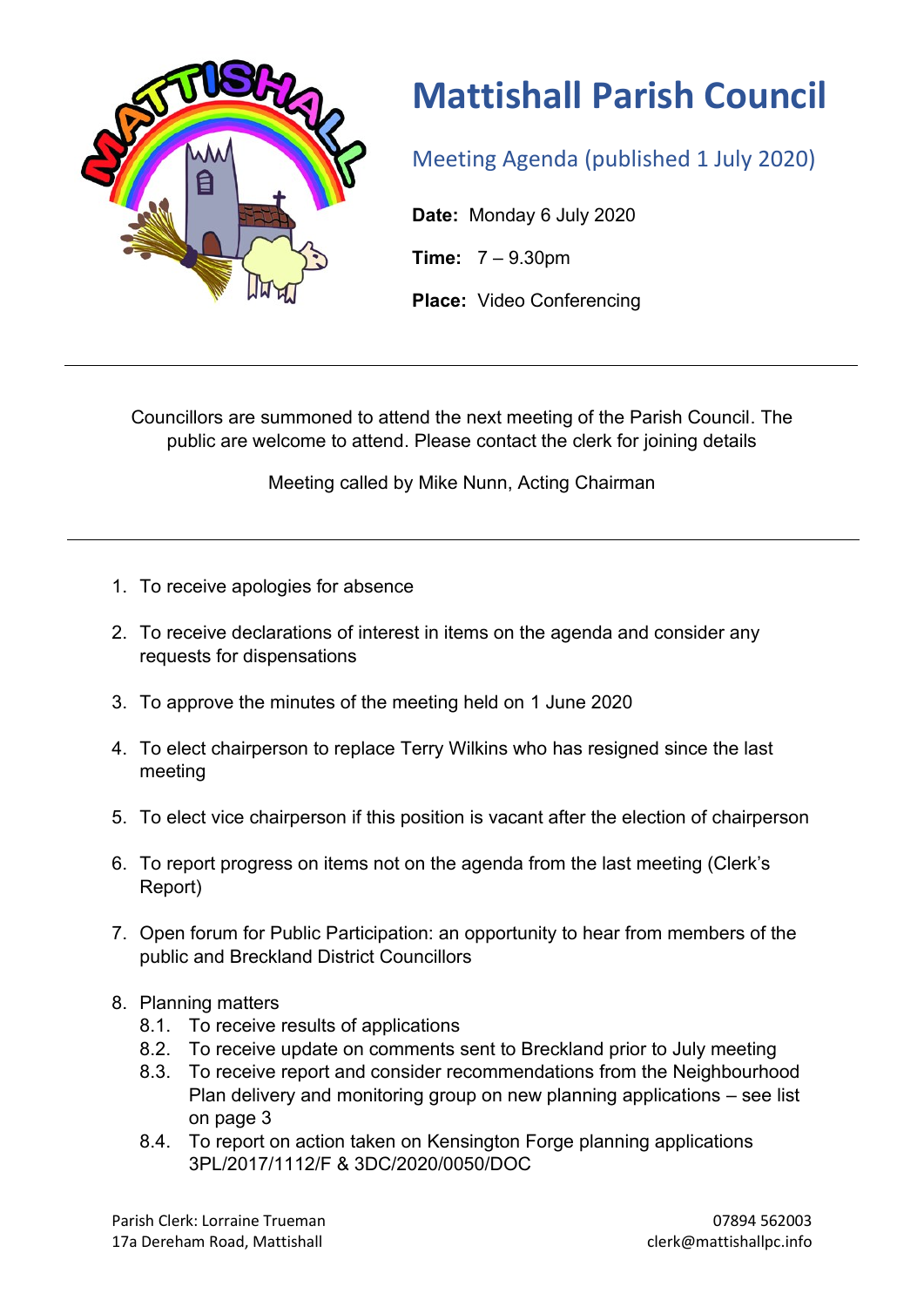- 9. Neighbourhood Planning and Monitoring Group
	- 9.1. To agree members of the group after Mr Wilkins resignation and the high workload this group is currently undertaking
	- 9.2. To review and agree changes to the Neighbourhood Planning and Monitoring Group policy
- 10.To agree amendments to working groups
	- 10.1. SNAP (Safer Neighbourhood Action Panel)
	- 10.2. Footpath councillor contact
- 11.To consider repairs to churchyard wooden gate (opposite chip shop) and gate posts on Dereham road
- 12.Risk assessments
	- 12.1. To discuss risk assessments completed by the cemetery working group on 22 June for All Saints Churchyard and Burgh Lane cemetery.
	- 12.2. To agree when risk assessments will be completed for allotments and village green
- 13.To agree if the VJ Day event should go ahead
- 14.Decide if play area is to be reopened after the ease of lockdown rules
- 15.To consider a request from Sports and Social Club for a donation to support reopening as lockdown eases
- 16.Update on preferred location of suggested new dog bin at Orchard Road/Dereham Road junction
- 17.Discuss request for new dog bin at Walnut Tree Farm
- 18.Discuss option for biding for highways improvement as part of the Parish Partnership Scheme
- 19.Update on SAM2 (speed awareness messaging sign)

## 20.Finance

- 20.1. To approve the payment list
- 20.2. To review Q1 finances
- 20.3. To discuss bank mandate
- 21.To agree if August meeting will go ahead
- 22.To review quote for tree survey and agree next steps